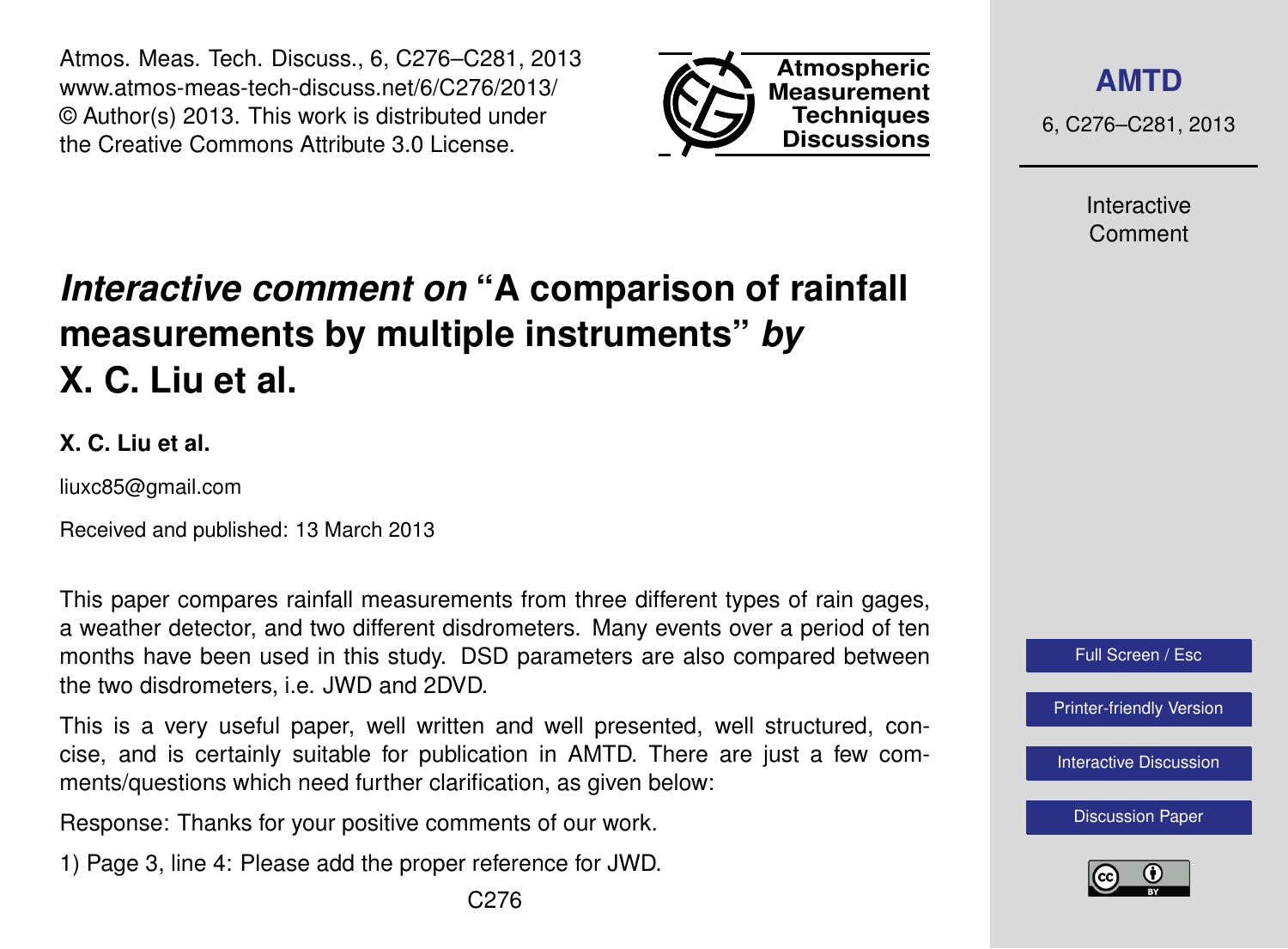Response: Thank you for your comment. We have added reference for JWD (Joss and Waldvogel, 1967).

2) Page 3, line 15: no space between TRMM

Response: Thank you for your comment. We have corrected it.

3) Page 7, line 15: 'where' should be 'whereas'General Comments

Response: Thank you for your comment. We have corrected it.

4) Fig. 2 and Table 1: How is an 'event' defined when (what the authors call) rain amount is determined?

Response: A rain event in this paper is defined as the rainfall lasts more than 3 minutes and rain amount greater than 1 mm during 24 hours a day, then the rain accumulation of each rain event is determined by the summation of rain amount with 1-minute resolution. It should be noted that 'rain amount' in Legend of Fig. 2 was replaced by 'rainfall accumulations'.

5) Fig. 4(a) and (b): The plots are difficult to interpret; can they be replotted in color to make the curves clearer?

Response: Thank you for your suggestions. We have replotted Fig. 4(a) and (b) in color.

6) Page 9, lines 12-15: This sentence is not at all clear, and needs to be rewritten.

Response: Thank you for your comment. We have rewritten this sentence.

7) Fig. 4 and 5: Are these 1-minute rainfall rates – please specify.

Response: Yes, Fig.4 and 5 are all 1-minute rainfall rates.

8) Fig. 6: Again, were these determined from 1-minute DSDs – please specify.

Response: Yes, Fig.6 are determined from 1-minute DSDs.

6, C276–C281, 2013

Interactive Comment

Full Screen / Esc

[Printer-friendly Version](http://www.atmos-meas-tech-discuss.net/6/C276/2013/amtd-6-C276-2013-print.pdf)

[Interactive Discussion](http://www.atmos-meas-tech-discuss.net/6/519/2013/amtd-6-519-2013-discussion.html)

[Discussion Paper](http://www.atmos-meas-tech-discuss.net/6/519/2013/amtd-6-519-2013.pdf)

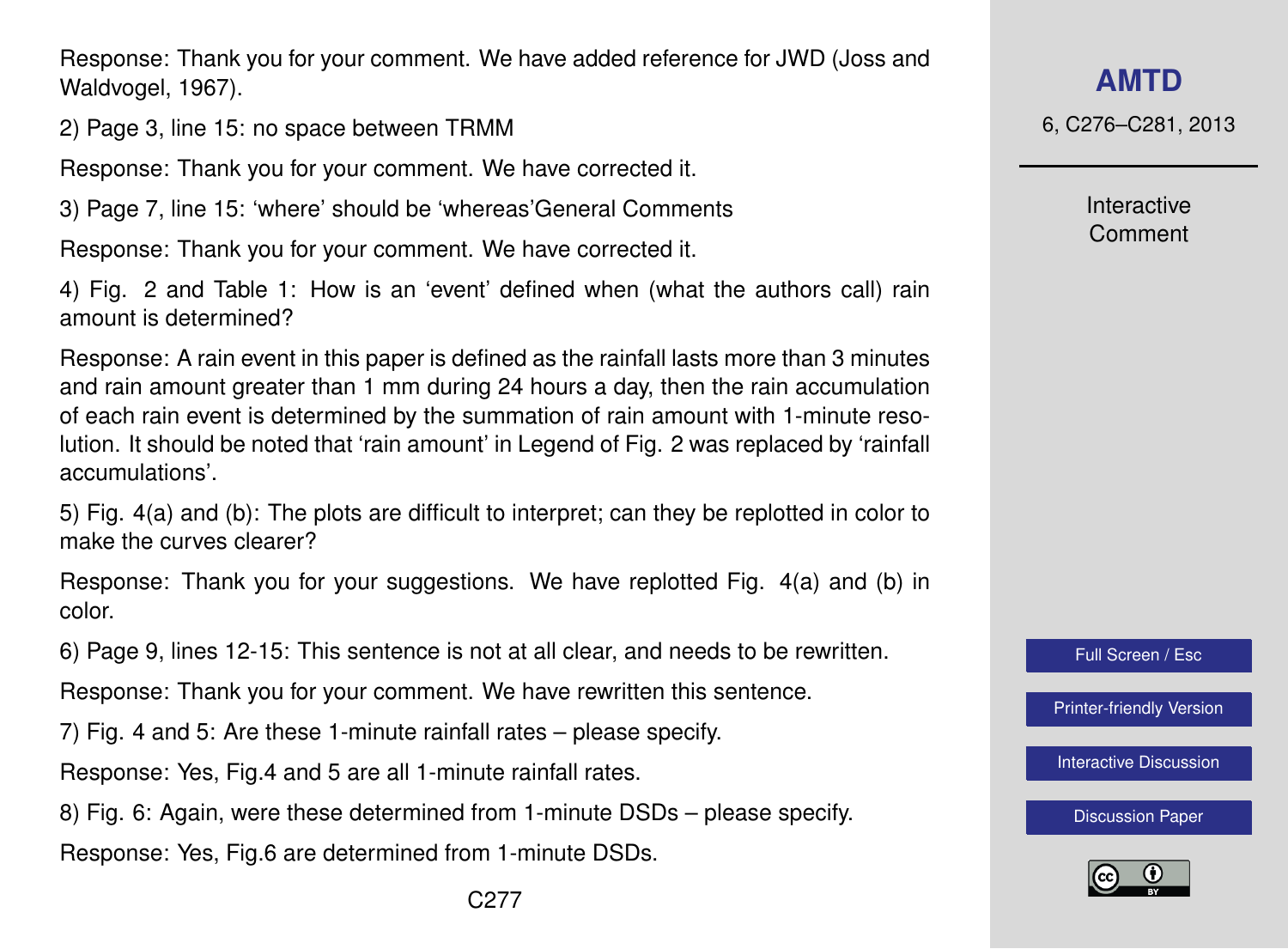9) Fig. 7a-d: it's not clear how many DSDs are used in each R interval case; do they represent the 'averaged' DSDs for a given R interval?

Response: There are 91, 9, 9, and 6 1-minute DSDs used in R < 5 mm h-1, 5 mm h-1 $<$  R  $<$  15 mm h-1, 15 mm h-1 $<$  R  $<$  30 mm h-1, and R  $>$  30 mm h-1 respectively, the DSDs in each R interval case have been averaged, therefore we believe that they can represent the average DSDs for a given R interval.

10) Also, regarding the JWD measurements, was dead-time correction applied (because this can alter the estimated DSD parameters)?

Response: We are sorry that the dead-time correction was not applied, we have applied the dead-time correction to the JWD measurements in the revised manuscript, and the correction is based on the technique discussed in Sheppard and Joe, 1994. Table 4, Figure 6 and 7 are revised accordingly; relative discussions are modified, which can be found in the revised manuscript.

11) Rain rate comparisons: much depends on the weighting function used in the comparisons, so justification for equation (3) needs to be elaborated upon. For example, why use dynamic weighting function – what are advantages, etc.

Response: Because there's no standard instrument that can obtain the true rain rate, a reference rain rate is needed for the comparisons, but different instruments have different performances for different rainfall intensity, the simple averaging method might be not suitable for the different rainfall intensity, some subtle changes and features might be neglected by this method. while the dynamic weighting function proposed in this paper are more sensitive to the rain rate by different instruments, it can provide a more standard reference for rain rate, which is suitable for the different rainfall events.

12) For rain rate and DSD parameters comparison, would there be improvements if a running average over 3 minutes is used? If so, by how much.

Response: We have reran our comparisons with an average over 3 minutes, it is found

**[AMTD](http://www.atmos-meas-tech-discuss.net)**

6, C276–C281, 2013

Interactive Comment



[Printer-friendly Version](http://www.atmos-meas-tech-discuss.net/6/C276/2013/amtd-6-C276-2013-print.pdf)

[Interactive Discussion](http://www.atmos-meas-tech-discuss.net/6/519/2013/amtd-6-519-2013-discussion.html)

[Discussion Paper](http://www.atmos-meas-tech-discuss.net/6/519/2013/amtd-6-519-2013.pdf)

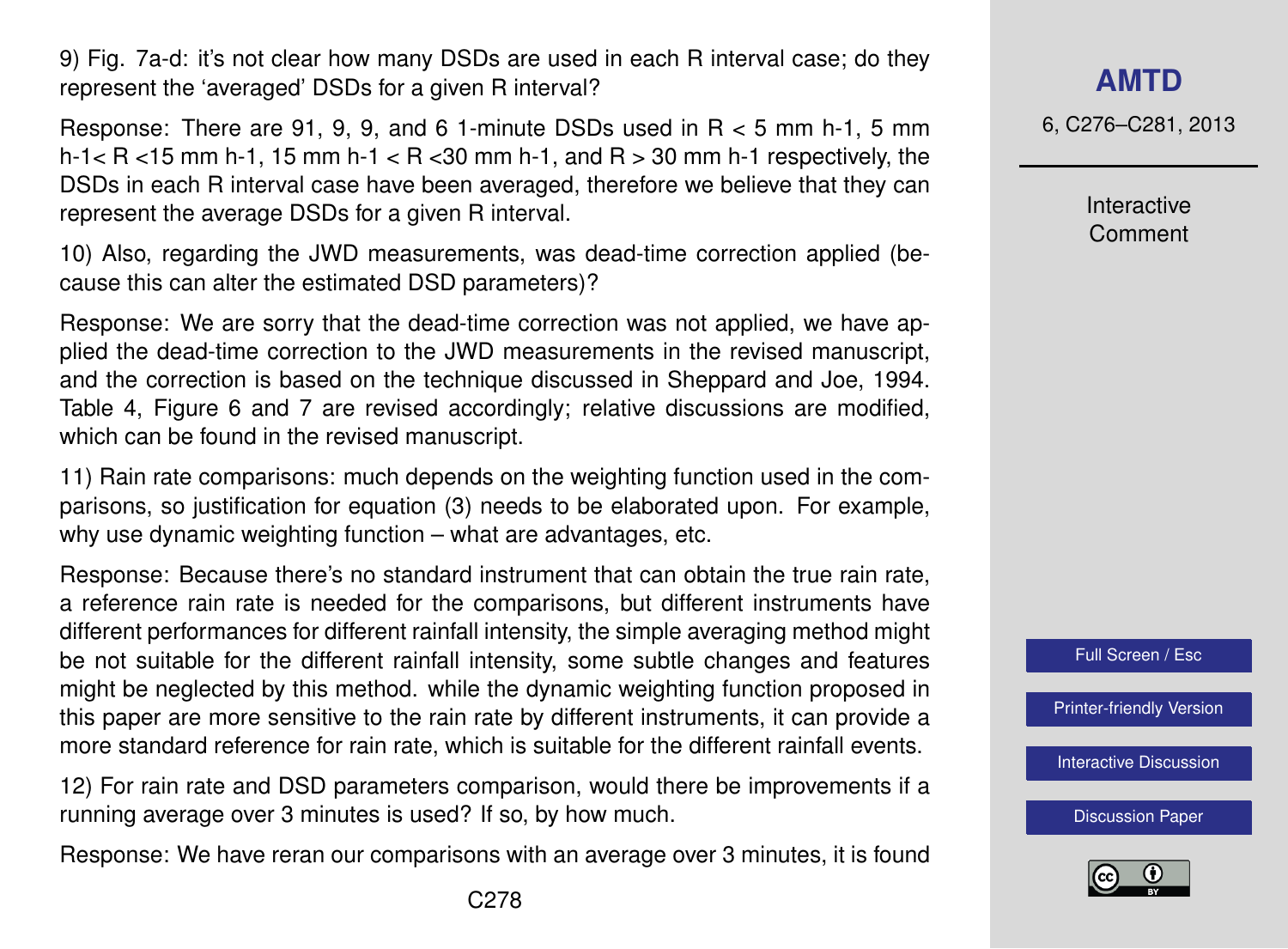that 1) the evolution curve of rain rate are smoothed by the average over 3 minutes; 2) there is a slight improvement for rain rate comparisons, the rain rate by individual instrument and reference rain rate have a better correlation coefficient and a small standard deviation, shown as figure bellows, for example, correlation coefficient between the TBRG and reference changes from 0.9259 to 0.9760, and std changes from 5.77 mm h-1 to 3.37 mm h-1; 3) but because the DSD parameters are already averaged in each R interval case, there are not improvement for DSD parameters comparisons.

### **[AMTD](http://www.atmos-meas-tech-discuss.net)**

6, C276–C281, 2013

Interactive Comment

Full Screen / Esc

[Printer-friendly Version](http://www.atmos-meas-tech-discuss.net/6/C276/2013/amtd-6-C276-2013-print.pdf)

[Interactive Discussion](http://www.atmos-meas-tech-discuss.net/6/519/2013/amtd-6-519-2013-discussion.html)

[Discussion Paper](http://www.atmos-meas-tech-discuss.net/6/519/2013/amtd-6-519-2013.pdf)



Interactive comment on Atmos. Meas. Tech. Discuss., 6, 519, 2013.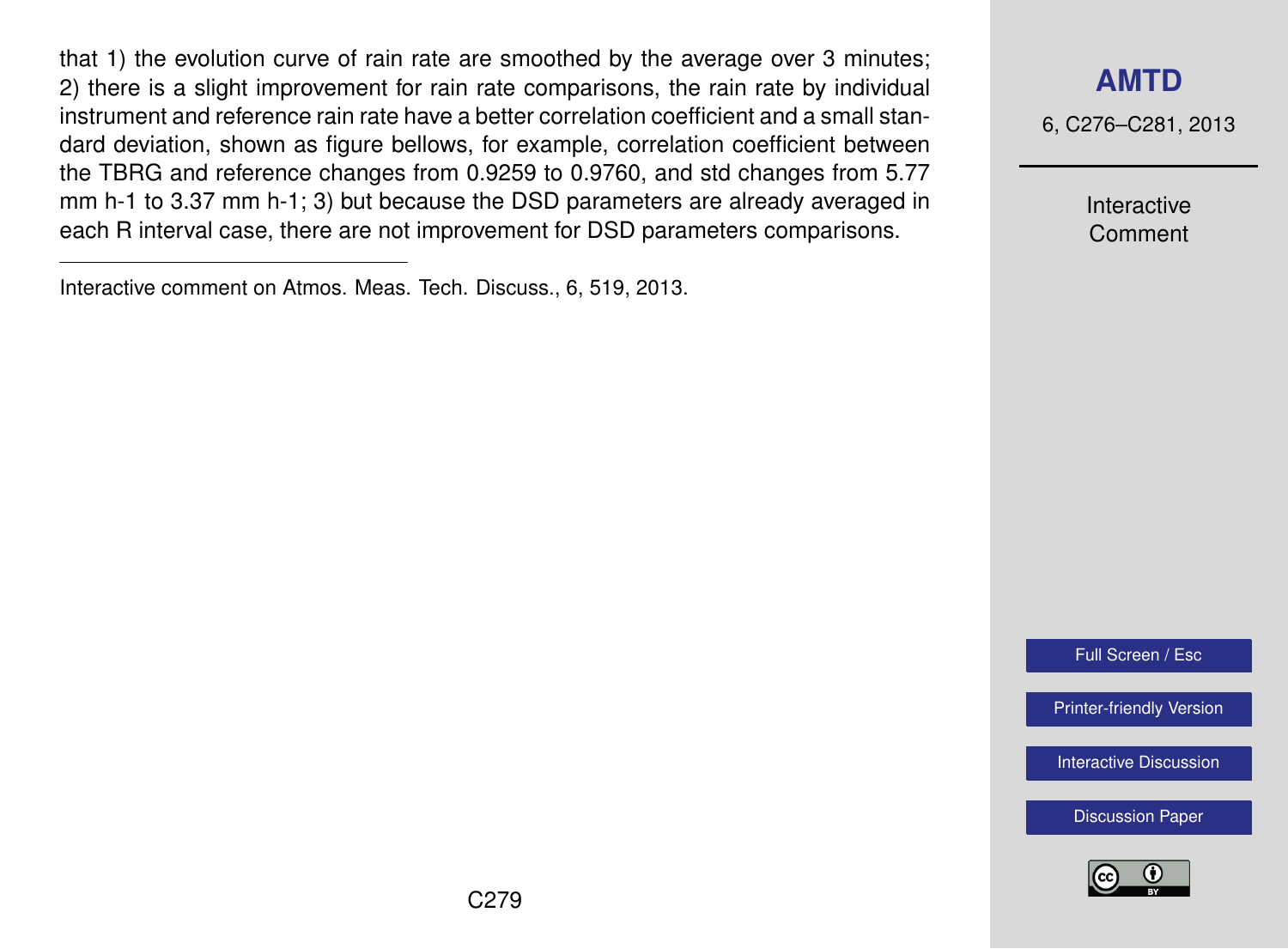## **[AMTD](http://www.atmos-meas-tech-discuss.net)**

6, C276–C281, 2013

Interactive Comment



2 Figure 1. Evolution of the rain rate recorded by six instruments averaged over 3 minutes





Full Screen / Esc

[Printer-friendly Version](http://www.atmos-meas-tech-discuss.net/6/C276/2013/amtd-6-C276-2013-print.pdf)

[Interactive Discussion](http://www.atmos-meas-tech-discuss.net/6/519/2013/amtd-6-519-2013-discussion.html)

[Discussion Paper](http://www.atmos-meas-tech-discuss.net/6/519/2013/amtd-6-519-2013.pdf)



**Fig. 1.**

1